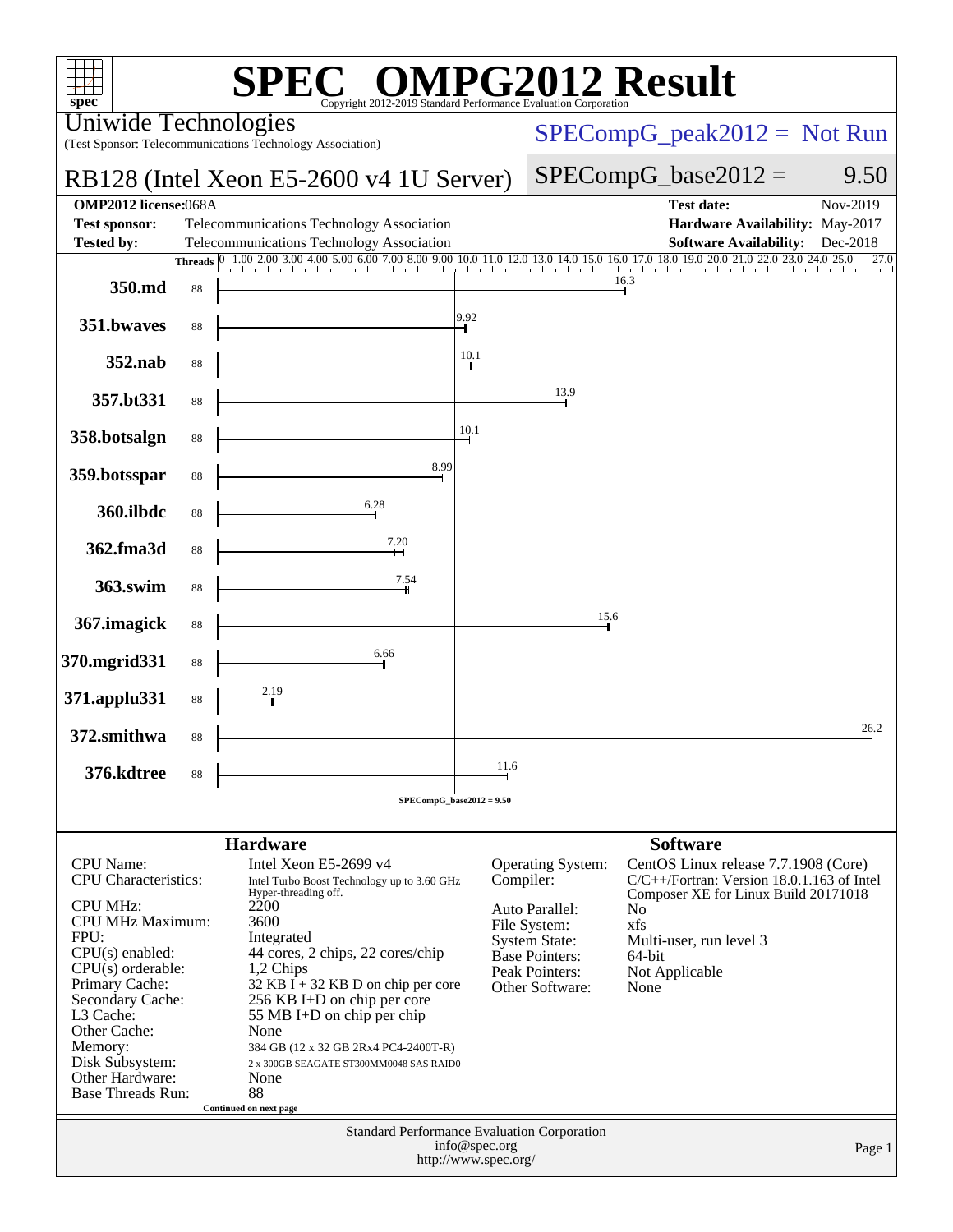#### Uniwide Technologies

(Test Sponsor: Telecommunications Technology Association)

#### RB128 (Intel Xeon E5-2600 v4 1U Server)

**[OMP2012 license:](http://www.spec.org/auto/omp2012/Docs/result-fields.html#OMP2012license)**068A **[Test date:](http://www.spec.org/auto/omp2012/Docs/result-fields.html#Testdate)** Nov-2019

**[Test sponsor:](http://www.spec.org/auto/omp2012/Docs/result-fields.html#Testsponsor)** Telecommunications Technology Association **[Hardware Availability:](http://www.spec.org/auto/omp2012/Docs/result-fields.html#HardwareAvailability)** May-2017 **[Tested by:](http://www.spec.org/auto/omp2012/Docs/result-fields.html#Testedby)** Telecommunications Technology Association **[Software Availability:](http://www.spec.org/auto/omp2012/Docs/result-fields.html#SoftwareAvailability)** Dec-2018

[Minimum Peak Threads:](http://www.spec.org/auto/omp2012/Docs/result-fields.html#MinimumPeakThreads)

[Maximum Peak Threads:](http://www.spec.org/auto/omp2012/Docs/result-fields.html#MaximumPeakThreads)

 $SPECompG_base2012 = 9.50$  $SPECompG_base2012 = 9.50$ 

 $SPECompG_peak2012 = Not Run$  $SPECompG_peak2012 = Not Run$ 

| <b>Results Table</b> |  |
|----------------------|--|
|                      |  |

|                                                                                                          | <b>Base</b> |                        |       |                |       |                | <b>Peak</b> |  |                        |              |                |              |                |              |
|----------------------------------------------------------------------------------------------------------|-------------|------------------------|-------|----------------|-------|----------------|-------------|--|------------------------|--------------|----------------|--------------|----------------|--------------|
| <b>Benchmark</b>                                                                                         |             | <b>Threads</b> Seconds | Ratio | <b>Seconds</b> | Ratio | <b>Seconds</b> | Ratio       |  | <b>Threads Seconds</b> | <b>Ratio</b> | <b>Seconds</b> | <b>Ratio</b> | <b>Seconds</b> | <b>Ratio</b> |
| 350.md                                                                                                   | 88          | 285                    | 16.3  | 284            | 16.3  | 284            | 16.3        |  |                        |              |                |              |                |              |
| 351.bwaves                                                                                               | 88          | 459                    | 9.87  | 457            | 9.92  | 456            | 9.94        |  |                        |              |                |              |                |              |
| $352$ .nab                                                                                               | 88          | 384                    | 10.1  | 385            | 10.1  | 384            | 10.1        |  |                        |              |                |              |                |              |
| 357.bt331                                                                                                | 88          | 340                    | 13.9  | 341            | 13.9  | 343            | 13.8        |  |                        |              |                |              |                |              |
| 358.botsalgn                                                                                             | 88          | 432                    | 10.1  | 432            | 10.1  | 432            | 10.1        |  |                        |              |                |              |                |              |
| 359.botsspar                                                                                             | 88          | 584                    | 8.99  | 584            | 8.98  | 584            | 8.99        |  |                        |              |                |              |                |              |
| $360$ .ilbdc                                                                                             | 88          | 564                    | 6.31  | 567            | 6.28  | 566            | 6.28        |  |                        |              |                |              |                |              |
| 362.fma3d                                                                                                | 88          | 537                    | 7.08  | 527            | 7.20  | 511            | 7.44        |  |                        |              |                |              |                |              |
| $363$ .swim                                                                                              | 88          | 601                    | 7.54  | 603            | 7.51  | 594            | 7.63        |  |                        |              |                |              |                |              |
| 367.imagick                                                                                              | 88          | 449                    | 15.6  | 451            | 15.6  | 450            | 15.6        |  |                        |              |                |              |                |              |
| 370.mgrid331                                                                                             | 88          | 668                    | 6.62  | 663            | 6.67  | 664            | 6.66        |  |                        |              |                |              |                |              |
| 371.applu331                                                                                             | 88          | 2801                   | 2.16  | 2755           | 2.20  | 2768           | 2.19        |  |                        |              |                |              |                |              |
| 372.smithwa                                                                                              | 88          | 205                    | 26.2  | 205            | 26.2  | 205            | 26.2        |  |                        |              |                |              |                |              |
| 376.kdtree                                                                                               | 88          | 389                    | 11.6  | 389            | 11.6  | 389            | 11.6        |  |                        |              |                |              |                |              |
| Results appear in the order in which they were run. Bold underlined text indicates a median measurement. |             |                        |       |                |       |                |             |  |                        |              |                |              |                |              |

### **[Platform Notes](http://www.spec.org/auto/omp2012/Docs/result-fields.html#PlatformNotes)**

 Sysinfo program /usr/omp2012/Docs/sysinfo \$Rev: 395 \$ \$Date:: 2012-07-25 #\$ 8f8c0fe9e19c658963a1e67685e50647 running on uniwide-rb128 Wed Nov 13 13:08:54 2019

 This section contains SUT (System Under Test) info as seen by some common utilities. To remove or add to this section, see: <http://www.spec.org/omp2012/Docs/config.html#sysinfo>

 From /proc/cpuinfo model name : Intel(R) Xeon(R) CPU E5-2699 v4 @ 2.20GHz 2 "physical id"s (chips) 44 "processors" cores, siblings (Caution: counting these is hw and system dependent. The following excerpts from /proc/cpuinfo might not be reliable. Use with caution.) cpu cores : 22 siblings : 22 physical 0: cores 0 1 2 3 4 5 8 9 10 11 12 16 17 18 19 20 21 24 25 26 27 28 physical 1: cores 0 1 2 3 4 5 8 9 10 11 12 16 17 18 19 20 21 24 25 26 27 28 cache size : 56320 KB

Continued on next page

Standard Performance Evaluation Corporation [info@spec.org](mailto:info@spec.org) <http://www.spec.org/>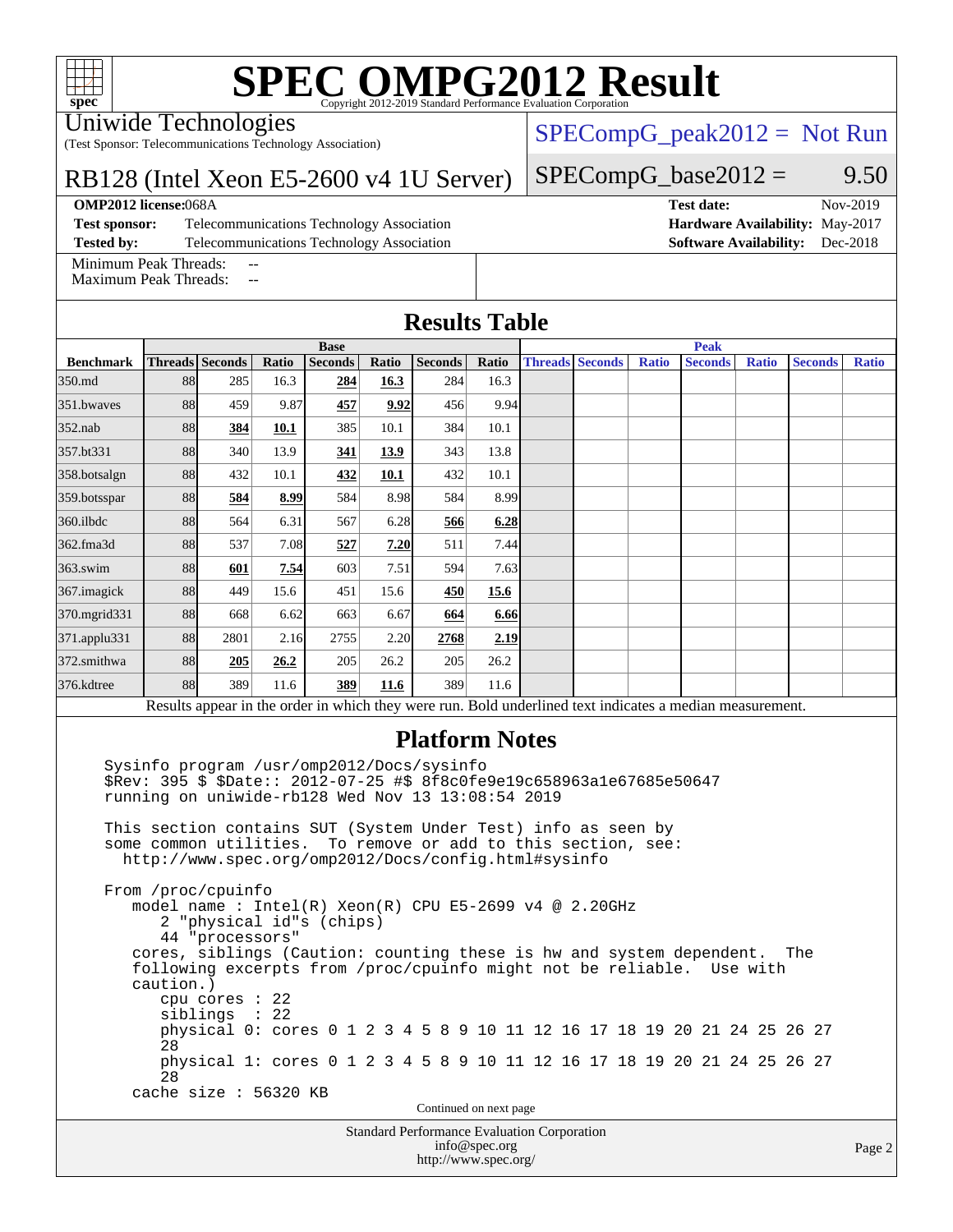

Uniwide Technologies

(Test Sponsor: Telecommunications Technology Association)

[SPECompG\\_peak2012 =](http://www.spec.org/auto/omp2012/Docs/result-fields.html#SPECompGpeak2012) Not Run

RB128 (Intel Xeon E5-2600 v4 1U Server)

 $SPECompG_base2012 = 9.50$  $SPECompG_base2012 = 9.50$ 

**[Test sponsor:](http://www.spec.org/auto/omp2012/Docs/result-fields.html#Testsponsor)** Telecommunications Technology Association **[Hardware Availability:](http://www.spec.org/auto/omp2012/Docs/result-fields.html#HardwareAvailability)** May-2017 **[Tested by:](http://www.spec.org/auto/omp2012/Docs/result-fields.html#Testedby)** Telecommunications Technology Association **[Software Availability:](http://www.spec.org/auto/omp2012/Docs/result-fields.html#SoftwareAvailability)** Dec-2018

# **[OMP2012 license:](http://www.spec.org/auto/omp2012/Docs/result-fields.html#OMP2012license)**068A **[Test date:](http://www.spec.org/auto/omp2012/Docs/result-fields.html#Testdate)** Nov-2019

### **[Platform Notes \(Continued\)](http://www.spec.org/auto/omp2012/Docs/result-fields.html#PlatformNotes)**

Standard Performance Evaluation Corporation From /proc/meminfo MemTotal: 395982468 kB HugePages\_Total: 0<br>Hugepagesize: 2048 kB Hugepagesize: From /etc/\*release\* /etc/\*version\* centos-release: CentOS Linux release 7.7.1908 (Core) centos-release-upstream: Derived from Red Hat Enterprise Linux 7.7 (Source) os-release: NAME="CentOS Linux" VERSION="7 (Core)" ID="centos" ID\_LIKE="rhel fedora" VERSION\_ID="7" PRETTY\_NAME="CentOS Linux 7 (Core)" ANSI\_COLOR="0;31" CPE\_NAME="cpe:/o:centos:centos:7" redhat-release: CentOS Linux release 7.7.1908 (Core) system-release: CentOS Linux release 7.7.1908 (Core) system-release-cpe: cpe:/o:centos:centos:7 uname -a: Linux uniwide-rb128 3.10.0-957.el7.x86\_64 #1 SMP Thu Nov 8 23:39:32 UTC 2018 x86\_64 x86\_64 x86\_64 GNU/Linux run-level 3 Oct 28 11:04 SPEC is set to: /usr/omp2012 Filesystem Type Size Used Avail Use% Mounted on /dev/mapper/centos-root xfs 50G 6.5G 44G 13% / Additional information from dmidecode: BIOS American Megatrends Inc. 3407 01/11/2017 Memory: 12x 32 GB 9x Hynix Semiconductor HMA84GR7AFR4N-UH 32 GB 2133 MT/s 2 rank 3x Hynix Semiconductor HMA84GR7MFR4N-UH 32 GB 2133 MT/s 2 rank 12x NO DIMM NO DIMM (End of data from sysinfo program) **[General Notes](http://www.spec.org/auto/omp2012/Docs/result-fields.html#GeneralNotes)** ================================================================================================ System settings notes: Intel Turbo Boost Technology (Turbo) : Enabled ================================================================================================ General OMP Library Settings KMP\_AFFINITY=compact,0 Continued on next page

> [info@spec.org](mailto:info@spec.org) <http://www.spec.org/>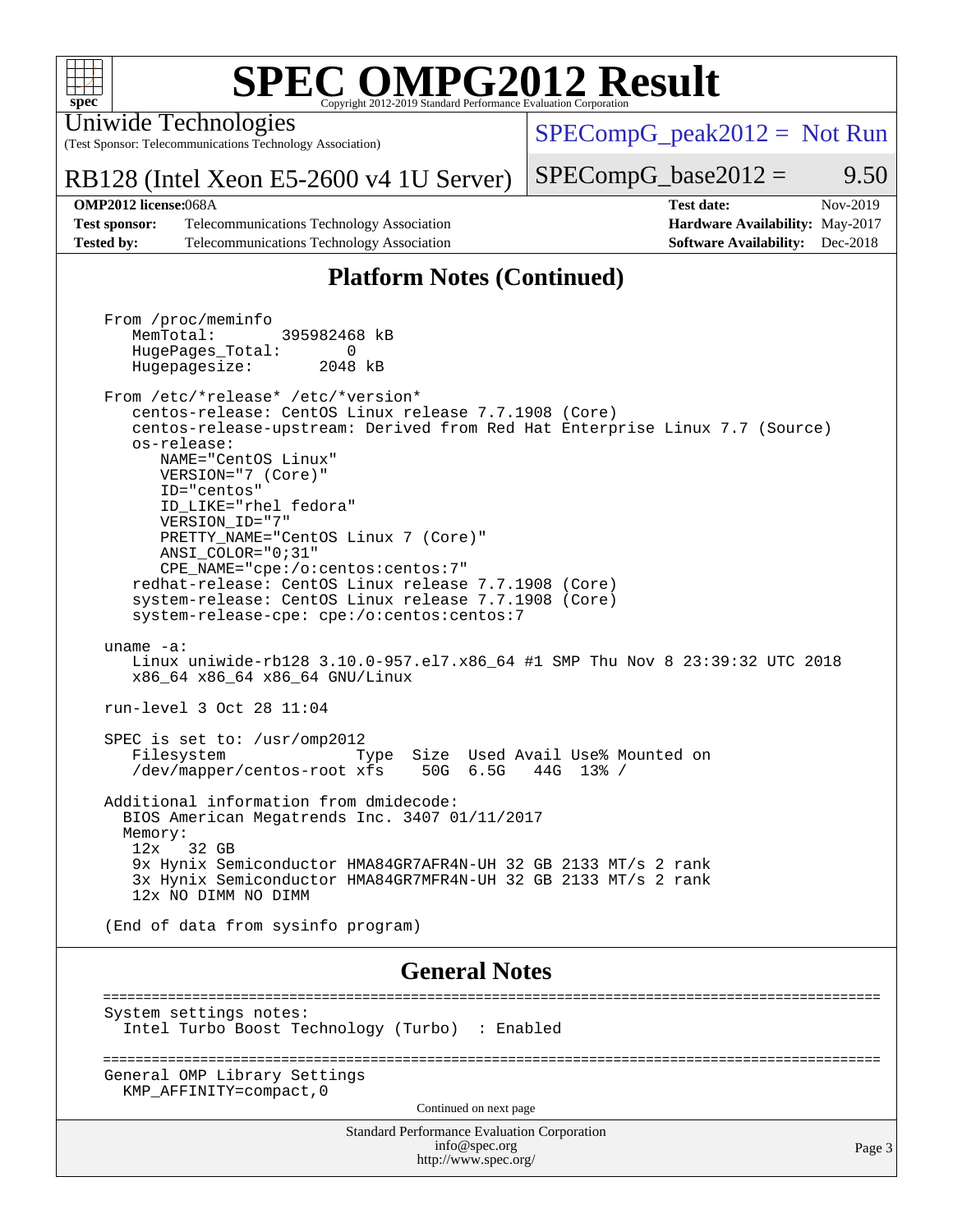

Uniwide Technologies

(Test Sponsor: Telecommunications Technology Association)

 $SPECompG_peak2012 = Not Run$  $SPECompG_peak2012 = Not Run$ 

#### RB128 (Intel Xeon E5-2600 v4 1U Server)

 $SPECompG_base2012 = 9.50$  $SPECompG_base2012 = 9.50$ 

#### **[OMP2012 license:](http://www.spec.org/auto/omp2012/Docs/result-fields.html#OMP2012license)**068A **[Test date:](http://www.spec.org/auto/omp2012/Docs/result-fields.html#Testdate)** Nov-2019

**[Test sponsor:](http://www.spec.org/auto/omp2012/Docs/result-fields.html#Testsponsor)** Telecommunications Technology Association **[Hardware Availability:](http://www.spec.org/auto/omp2012/Docs/result-fields.html#HardwareAvailability)** May-2017 **[Tested by:](http://www.spec.org/auto/omp2012/Docs/result-fields.html#Testedby)** Telecommunications Technology Association **[Software Availability:](http://www.spec.org/auto/omp2012/Docs/result-fields.html#SoftwareAvailability)** Dec-2018

## **[General Notes \(Continued\)](http://www.spec.org/auto/omp2012/Docs/result-fields.html#GeneralNotes)**

 KMP\_LIBRARY=turnaround KMP\_STACKSIZE=512M KMP\_BLOCKTIME=infinite OMP\_DYNAMIC=FALSE OMP\_NESTED=FALSE OMP\_SCHEDULE=static

 ================================================================================================ Envirionment Variables Settings ulimit -s unlimited

 ================================================================================================ Spectre and Meltdown Yes: The test sponsor attests, as of date of publication, that CVE-2017-5754 (Meltdown) is mitigated in the system as tested and documented. Yes: The test sponsor attests, as of date of publication, that CVE-2017-5753 (Spectre variant 1) is mitigated in the system as tested and documented. Yes: The test sponsor attests, as of date of publication, that CVE-2017-5715 (Spectre variant 2) is mitigated in the system as tested and documented.

### **[Base Compiler Invocation](http://www.spec.org/auto/omp2012/Docs/result-fields.html#BaseCompilerInvocation)**

[C benchmarks](http://www.spec.org/auto/omp2012/Docs/result-fields.html#Cbenchmarks): [icc](http://www.spec.org/omp2012/results/res2019q4/omp2012-20191113-00188.flags.html#user_CCbase_intel_icc)

[C++ benchmarks:](http://www.spec.org/auto/omp2012/Docs/result-fields.html#CXXbenchmarks) [icpc](http://www.spec.org/omp2012/results/res2019q4/omp2012-20191113-00188.flags.html#user_CXXbase_intel_icpc)

[Fortran benchmarks](http://www.spec.org/auto/omp2012/Docs/result-fields.html#Fortranbenchmarks): [ifort](http://www.spec.org/omp2012/results/res2019q4/omp2012-20191113-00188.flags.html#user_FCbase_intel_ifort)

### **[Base Portability Flags](http://www.spec.org/auto/omp2012/Docs/result-fields.html#BasePortabilityFlags)**

 350.md: [-FR](http://www.spec.org/omp2012/results/res2019q4/omp2012-20191113-00188.flags.html#user_baseFPORTABILITY350_md_f-FR_826f1f71b114efdd895e50dc86c480ee) 357.bt331: [-mcmodel=medium](http://www.spec.org/omp2012/results/res2019q4/omp2012-20191113-00188.flags.html#user_baseFPORTABILITY357_bt331_f-mcmodel_3a41622424bdd074c4f0f2d2f224c7e5) 363.swim: [-mcmodel=medium](http://www.spec.org/omp2012/results/res2019q4/omp2012-20191113-00188.flags.html#user_baseFPORTABILITY363_swim_f-mcmodel_3a41622424bdd074c4f0f2d2f224c7e5) 367.imagick: [-std=c99](http://www.spec.org/omp2012/results/res2019q4/omp2012-20191113-00188.flags.html#user_baseCPORTABILITY367_imagick_f-std_2ec6533b6e06f1c4a6c9b78d9e9cde24)

### **[Base Optimization Flags](http://www.spec.org/auto/omp2012/Docs/result-fields.html#BaseOptimizationFlags)**

[C benchmarks](http://www.spec.org/auto/omp2012/Docs/result-fields.html#Cbenchmarks):

[-ansi-alias](http://www.spec.org/omp2012/results/res2019q4/omp2012-20191113-00188.flags.html#user_CCbase_f-ansi-alias) [-qopenmp](http://www.spec.org/omp2012/results/res2019q4/omp2012-20191113-00188.flags.html#user_CCbase_f-qopenmp) [-ipo](http://www.spec.org/omp2012/results/res2019q4/omp2012-20191113-00188.flags.html#user_CCbase_f-ipo) [-O3](http://www.spec.org/omp2012/results/res2019q4/omp2012-20191113-00188.flags.html#user_CCbase_f-O3) [-no-prec-div](http://www.spec.org/omp2012/results/res2019q4/omp2012-20191113-00188.flags.html#user_CCbase_f-no-prec-div) [-no-prec-sqrt](http://www.spec.org/omp2012/results/res2019q4/omp2012-20191113-00188.flags.html#user_CCbase_f-no-prec-sqrt) [-fp-model fast=2](http://www.spec.org/omp2012/results/res2019q4/omp2012-20191113-00188.flags.html#user_CCbase_f-fp-model_a7fb8ccb7275e23f0079632c153cfcab) [-xHost](http://www.spec.org/omp2012/results/res2019q4/omp2012-20191113-00188.flags.html#user_CCbase_f-xhost_1e10f91eff8f78573df9db5f5d873511)

[C++ benchmarks:](http://www.spec.org/auto/omp2012/Docs/result-fields.html#CXXbenchmarks)

[-ansi-alias](http://www.spec.org/omp2012/results/res2019q4/omp2012-20191113-00188.flags.html#user_CXXbase_f-ansi-alias) [-qopenmp](http://www.spec.org/omp2012/results/res2019q4/omp2012-20191113-00188.flags.html#user_CXXbase_f-qopenmp) [-ipo](http://www.spec.org/omp2012/results/res2019q4/omp2012-20191113-00188.flags.html#user_CXXbase_f-ipo) [-O3](http://www.spec.org/omp2012/results/res2019q4/omp2012-20191113-00188.flags.html#user_CXXbase_f-O3) [-no-prec-div](http://www.spec.org/omp2012/results/res2019q4/omp2012-20191113-00188.flags.html#user_CXXbase_f-no-prec-div) [-no-prec-sqrt](http://www.spec.org/omp2012/results/res2019q4/omp2012-20191113-00188.flags.html#user_CXXbase_f-no-prec-sqrt) [-fp-model fast=2](http://www.spec.org/omp2012/results/res2019q4/omp2012-20191113-00188.flags.html#user_CXXbase_f-fp-model_a7fb8ccb7275e23f0079632c153cfcab) [-xHost](http://www.spec.org/omp2012/results/res2019q4/omp2012-20191113-00188.flags.html#user_CXXbase_f-xhost_1e10f91eff8f78573df9db5f5d873511)

Continued on next page

Standard Performance Evaluation Corporation [info@spec.org](mailto:info@spec.org) <http://www.spec.org/>